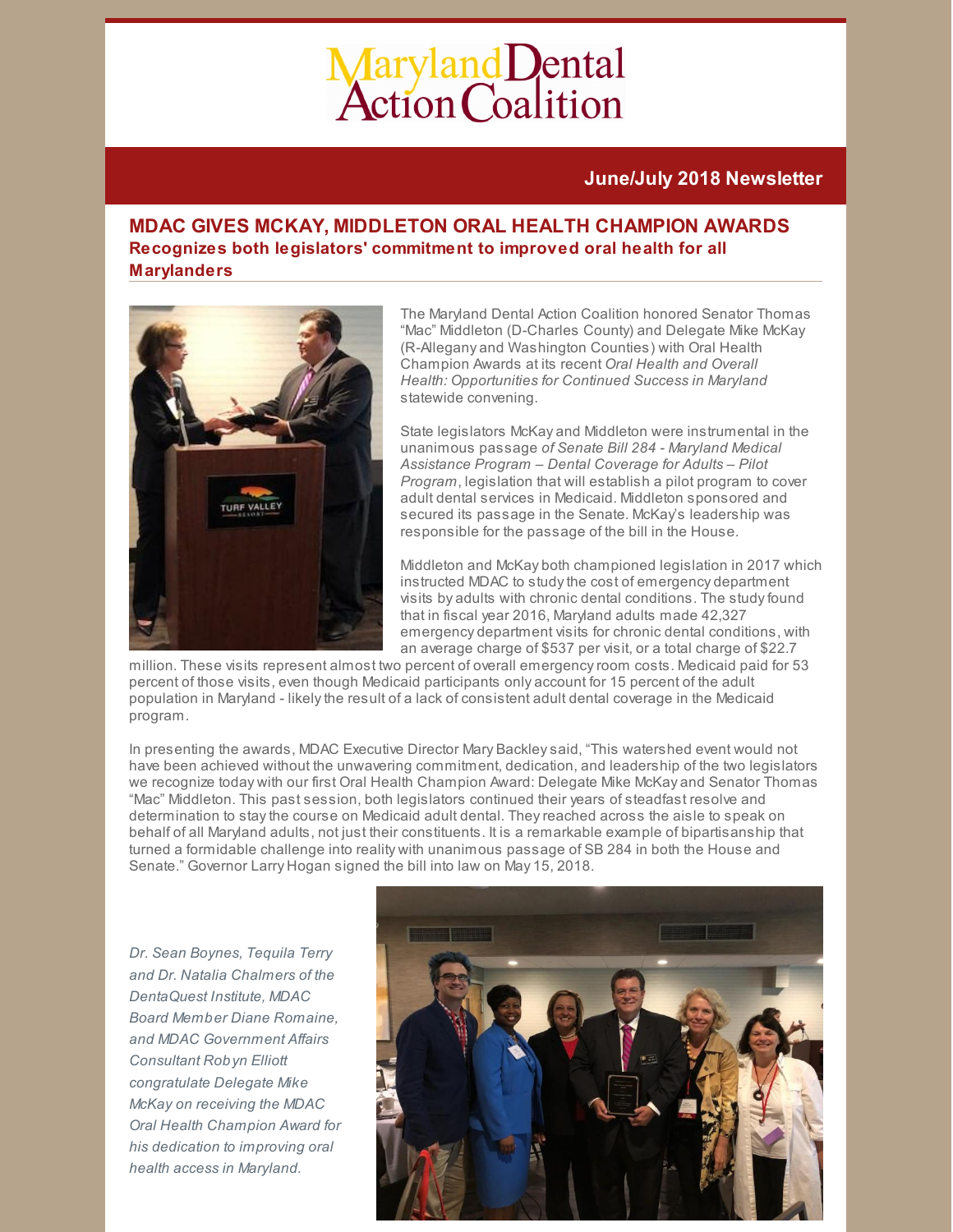Many Maryland adults face serious financial obstacles to obtaining dental care. The pilot program is an important step forward in demonstrating that Medicaid adult dental coverage enables adults to establish a dental home, obtain preventive care, and avert costly dental conditions is a good investment in health outcomes and the fiscal health of Medicaid.

# **MDAC STATEWIDE CONVENING Outcomes and report on Medicaid Adult Dental Pilot Program discussions**

More than 120 representatives from a broad cross-section of oral health stakeholders, including clinical care providers, government, managed care organizations, non-profits, associations, foundations, and academia attended the MDAC *Oral Health and Overall Health: Outcomes for Continued Success in Maryland* statewide convening. The meeting focused on goals outlined in the three key areas of the Maryland Oral Health Plan: oral health access, oral disease and injury prevention, and oral health literacy and education. Below is a brief summary of each session and, as available, links to the presentations.

### **Keynote from new Maryland State Dental Director**

Debony Hughes, DDS, the new State Dental Director at the Maryland Department of Health, Office of Oral Health, laid out her vision to improve the oral health of all Marylanders in her opening keynote address.

Dr. Hughes outlined current Office of Oral Health activities, including hypertension screenings in dental offices, a guide to pregnancyfor dental providers, and the development of home visitor training guides and tools to explain and clarifytreatment options so patients and doctors can arrive at shared decisions. She also discussed how technologyis changing the way dentistryis practiced, but emphasized the need for technology to trickle down to all.

In reflecting on her previous work, Hughes cited the power of trusting and transparent collaborations anchored in an everyone-wins attitude where all are working towards the same goal. Stating that there are many oral health champions in Maryland, Hughes urged oral health stakeholders to leverage partnerships and develop communitycollaborations to achieve the optimal oral health of all Marylanders.

### **Impact of the Uninsured on the Public Health System**

Although a low percentage overall, the large numbers of uninsured Marylanders result in costly emergency department visits for dental conditions, but the impact of the uninsured on the public health system is more than financial. Uninsured Marylanders miss more work and school due to untreated dental conditions, are less attentive, and have a lower self-image.

Some county health departments are working to deliver more affordable dental care by adding operatories in the health department or changing health department staff to focus on clinical care. Others have developed programs to flag patients that visit the emergency department for a dental condition and help them find a provider who can treat the underlying condition, not just the pain.

Manycounty health departments are developing partnerships with community and religious organizations to help increase awareness and understanding of the connection between oral and systemic health. They are rallying their communities to develop oral health advocates in an effort to create innovative programs such as emergency department diversion programs, mobile dental vans, restorative services, and oral health screenings in senior centers. Government-provided direct services, private sector services and public-private collaborations are working together to address the needs of the uninsured and underinsured in Maryland.

### **[Presentation](http://files.constantcontact.com/f29af31a201/3dc50f9e-ce99-4b25-a98a-4f0bdf852984.pdf) by Barbara Brookmyer, M.D., MPH, Health Officer – Frederick County Health Department.**

### **[Presentation](http://files.constantcontact.com/f29af31a201/277d82be-b2b8-4f58-8361-9309e6d4af32.pdf) by Fran Phillips, RN, MHA, Acting Health Officer – Anne Arundel County Health Department.**

### **Community Health Workers: Critical Link to Better Health**

The approximately 1,500 community health workers (CHWs) in Maryland serve as patient navigators, family health advocates, and outreach coordinators and work in a variety of venues, including senior centers, health departments, hospitals, and health education centers.

Although there is no national curriculum, CHWs are given basic training in communications, capacity building, and organizational and interpersonal skills.

Community health workers are a critical link to better health, as they work with their clients to address social determinants of health including housing, food and nutrition, medical issues, substance abuse, and legal issues. As trusted, credible and committed members of their communities, CHWs are in a unique position to help individuals understand whyit's important to take charge of their own health, and how to do so.

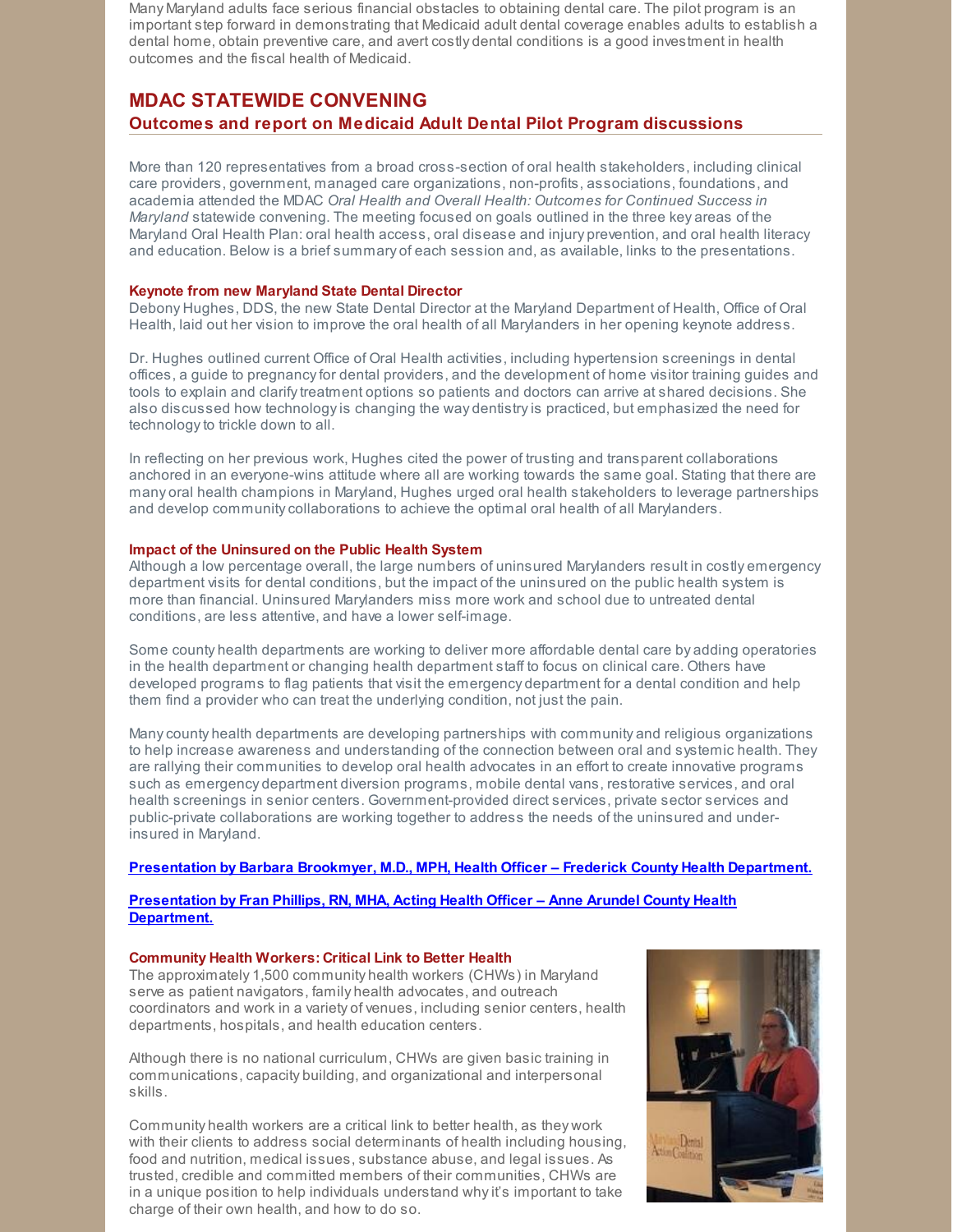The Mountain Health Alliance identified oral health as a huge gap in western Maryland, and was the first in Maryland to hire an oral health community health worker. The oral health CHW provides the same services as a CHW, but gets client referrals from emergency departments and dental clinics. The oral health CHW helps clients establish a dental home, links clients to needed resources, and provides oral health education. As a result, oral health behaviors in western Maryland have improved and emergency department visits for dental conditions have decreased.

### **Video shown by Lisa Widmaier, M.Ed., Project [Coordinator](https://www.youtube.com/watch?v=LiATbAoy7i4) for Geriatric Education and the Community Health Worker Lead Trainer - AHEC East.**



### **Cross-Professional Collaboration: Charles County Hypertension Program**

Charles Countyis one of 14 Maryland counties participating in a statewide Maryland Department of Health initiative to provide hypertension screenings during routine dental visits and, if needed, refer patients to a primarycare physician for appropriate medical care.

Although providers were initiallyconcerned that hypertension screenings would disrupt their office flow, they easily integrated screening into their practices after training provided bythe Charles County Health Department. Providers

also expressed concern about the lack of reimbursements for hypertension screenings, but soon came to view the screenings as a service to their patients. Another challenge was ensuring that providers were referring patients with hypertension to a primarycare provider for care, highlighting the need to build a strong community referral program prior to program implementation.

The program has been highlysuccessful. Of the more than 21,900 patients statewide screened for hypertension, 1,768 were referred to a primarycare provider, and 1,898 have been identified as tobacco users.

### **[Presentation](http://files.constantcontact.com/f29af31a201/f5119dda-bcad-4b2c-88da-2c695d38e108.pdf) by Amit Babra, M.D., Project Manager - Maryland Department of Health, Office of Oral Health.**

**Presentation by Angela Deal, CHES, CWWS, Health [Educator/Program](http://files.constantcontact.com/f29af31a201/4d55548e-1950-4ffe-ae12-b2f0e37c588f.pdf) Coordinator – Charles County Department of Health and Chrisie Mulcahey, Executive Director – Health Partners**

### **Understanding Health Behaviors of Latino and Immigrant Communities in Maryland**

Latino and immigrant communities in Maryland face manychallenges to accessing affordable dental care. Systemic racism in America has resulted in enormous racial and ethnic health disparities. Racial residential segregation, concentration of poverty, and poor distribution of health care assets and resources have resulted in vast differences in health outcomes byzip code and byrace. Discrimination increases health risks, lowers opportunity, increases health care bias and has physiological and psychological effects.

In Maryland, almost 10% of the population is Hispanic, 17% of whom are uninsured. The majority of the Latino and immigrant communityin Maryland is working class, with low-wage jobs and no sick leave. They tend to be younger, have larger-than-average families, and speak a language other than English at home. Many are ineligible for Medicaid, cannot afford private insurance, and have no employer-sponsored insurance. They also face cultural barriers to good oral health, including dietary practices, fear of tap water stemming from unsafe tap and ground water in their home countries, and low language and oral health literacy.

Many health departments, non-profits and community organizations across the state are working to improve the oral and overall health of the Latino and immigrant communityin Maryland. They've learned that improving health and well-being requires a systemic approach that integrates the social determinants of health. They've also learned that oral health education works best when performed byculturally competent peers in the community.

**Presentation by Paola [Fernan-Zegarra,](http://files.constantcontact.com/f29af31a201/65be83dd-12d4-42b7-bf7f-74a2bbae3dda.pdf) M.D., MBS, Program Administrator – Montgomery County Department of Health and Human Services Public Dental Health Programs.**

**[Presentation](http://files.constantcontact.com/f29af31a201/a011fd4d-654d-4b57-8bc6-63c78a314d79.pdf) by Lee Hopkins, M.Sc.SW, LSW, Senior Manager Health and Social Services – Casa de Maryland.**

### **Maryland Medicaid Medical Assistance Program - Dental Coverage for Adults - Pilot Program**

The Maryland Department of Health has submitted a 1115 Medicaid waiver application to the Centers for Medicaid and Medicare Services (CMS) to establish a statewide Medicaid adult dental pilot program for dual-eligible adults ages 21-64 (approximately 38,510 participants). The program would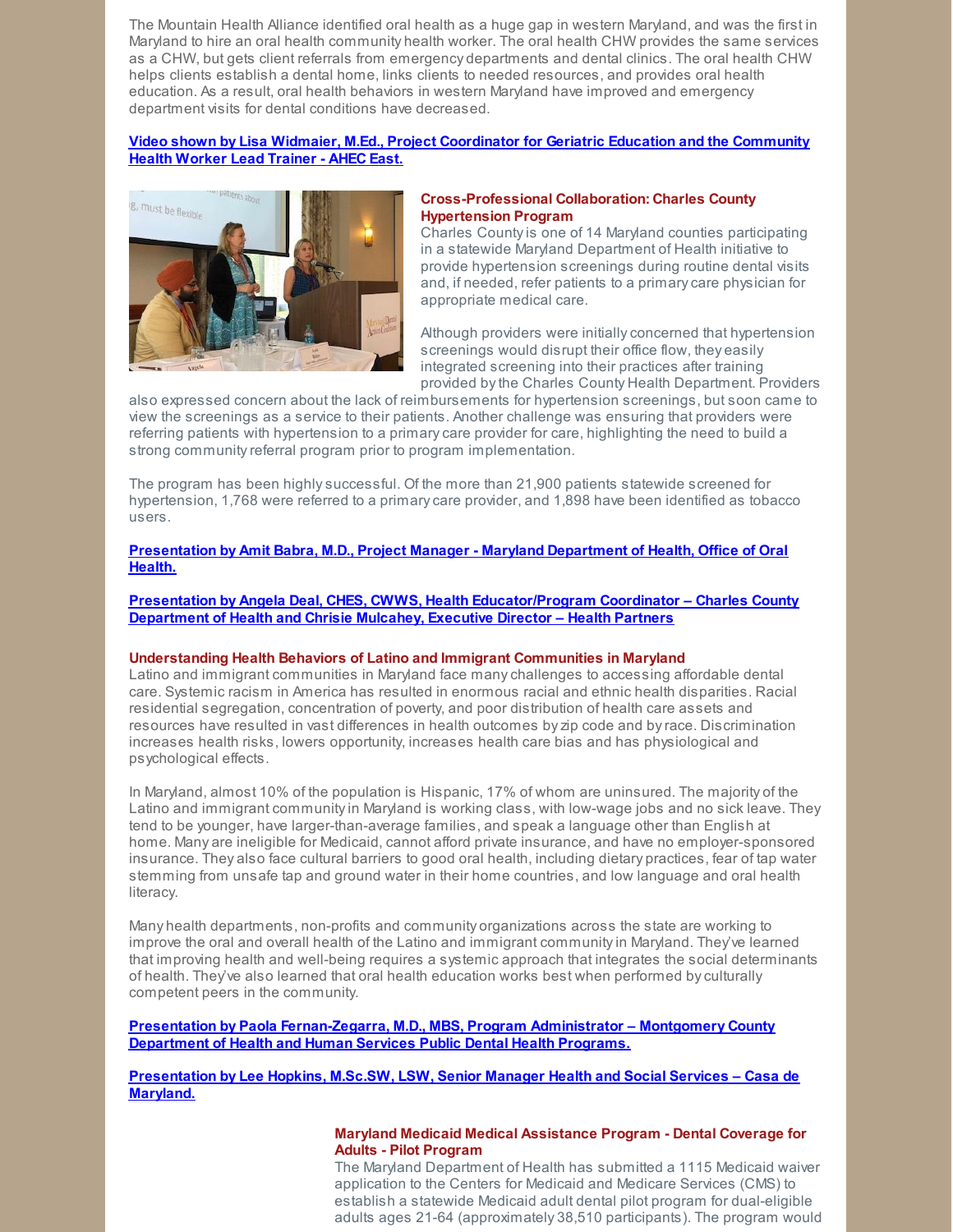

provide basic dental benefits, including diagnostic, preventive, limited restorative, and extractions, with an annual per person spending cap. Approximately \$5 million per year (state and federal matching funds) have been allocated to the pilot program.

Patrick Finnerty, MPA, a former director of Virginia Medicaid, led a facilitated discussion to solicit input on the implementation of Maryland Medicaid adult dental pilot program. He reminded participants that "There are very few destinations you get to with just one step….If you want to go fast, go alone. If you want to go farther, go together."

As a result of the discussions, MDAC included comments from members, partners, and stakeholders in a letter sent to Medicaid the following day.

**MDAC letter sent to Medicaid regarding [implementation](http://files.constantcontact.com/f29af31a201/922a2431-a12e-4c10-8f2a-e799066aab23.pdf) of the adult dental pilot program.**

**Presentation by Jill Spector, Director, HealthChoice and Acute Care Administration and Tricia Roddy, Director, Planning [Administration](http://files.constantcontact.com/f29af31a201/93146d1c-d522-45fe-86cf-c0d23ba71185.pdf) – Maryland Medicaid.**

### **Racial Disparities and Oral Health: Identifying Opportunities for Solutions**

Health inequities and racial disparities reflect a lack of access to care due to financial obstacles, geographic limitations, and low oral health literacy. Yet access to dental care does not equal utilization of care, as it's impossible to utilize dental services if clinicians are not available to provide treatment.

To unlock the barriers to good oral health in Maryland, it is essential to have both a key(dental coverage) and a door (providers). One without the other is useless.

### **[Presentation](http://files.constantcontact.com/f29af31a201/b98dc61d-5314-448a-975a-ef1ebd157742.pdf) by Natalia Chalmers, D.D.S., Ph.D., Director, Analytics and Publication – DentaQuest Institute.**

*The Maryland Dental Action Coalition gratefully acknowledges the Maryland Department of Health and the DentaQuest Foundation for their financial support of the convening.*

# **LOST AND FOUND**

If you were at the MDAC statewide convening and left a white sweater behind, please contact MDAC at **[info@mdac.us](mailto:info@mdac.us)** so we can return it to you.

# **MDH TO ESTABLISH COMMUNITY HEALTH WORKER ADVISORY GROUP Members now being recruited; applications due by August 1**

This past legislative session MDAC supported a bill, passed bythe Maryland General Assembly, to establish a certification process for community health workers. This bill will help advance community health workers as a profession.

As required bythe legislation, the Maryland Department of Health is establishing an advisory group. If you are interested in community health worker issues, this is a great opportunityto provide input. Members are being recruited to fill these seats:

- Nine Community Health Workers (CHW)
- One RN with experience in community health
- One licensed social worker with experience in community health
- A representative of a CHW training organization
- A representative of a community-based employer of CHWs
- One member of the public who is familiar with the services of CHWs

To be considered for appointment, interested individuals must submit a formal application via the **Governor's [Appointments](http://govappointments.maryland.gov/instructions-for-filling-out-the-general-application-form/) Office (GAO) website** by August 1, 2018.

# **SEIBERT RECIPIENT OF AHEC WEST JANE A. FISCUS AWARD Recognizes contributions to community health care in western Maryland**

Gretchen Seibert, D.D.S., M.A.G.D., was presented the Jane A. Fiscus Award in recognition of her significant contributions to community health care at the June 19 AHEC West annual awards dinner. Seibert, dental director of the Allegany County Dental Clinic, was cited for exemplifying the principles of leadership, coordination of services, interdisciplinary training, foresight, courage, and creativitychampioned and demonstrated byJane A. Fiscus, M.D.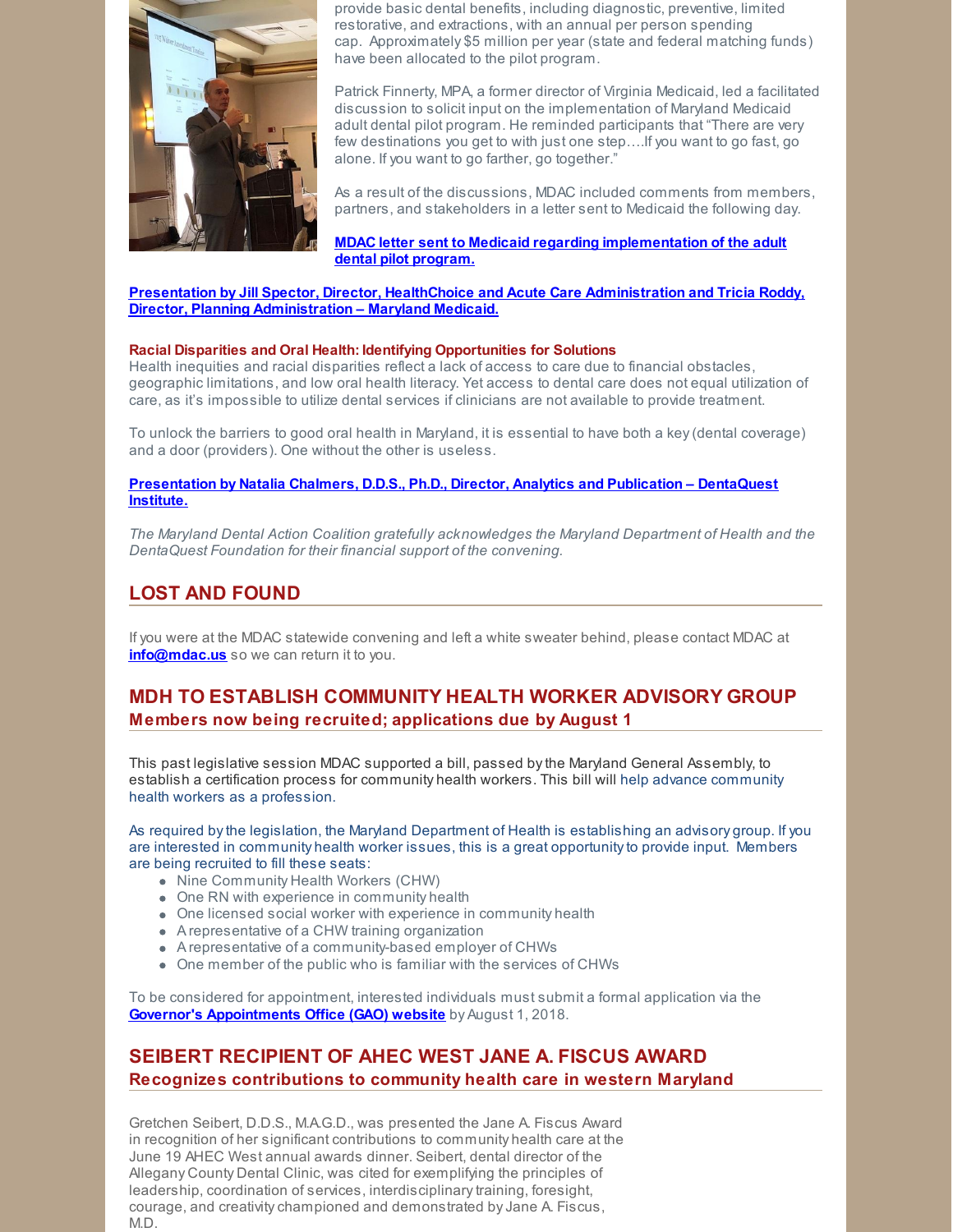AHEC West's annual awards honor and celebrate health professionals dedicated to addressing regional health disparities and committed to enhancing the quality of life for the citizens of western Maryland and the surrounding Appalachian area.

*Carol Bass of the Garrett County Health Department (left) presents the Jane A. Fiscus Award to Dr. Gretchen Seibert (right), Dental Director of the Allegany County Dental Clinic.*



# **HENRY SCHEIN CARES GOLD MEDAL AWARDED TO MARY'S CENTER Dental program recognized for excellence in expanding access to oral care**

Mary's Center for [Maternal](https://www.maryscenter.org/marys-center-pharmacy) and Child Care, Inc., a Washington, DC-based humanitarian organization, has been awarded the gold medal in the Oral Health category of the third annual Henry [Schein](http://www.hscaresfoundation.org/us-en/sites/HSCaresFoundation/hsc-medal-network.asp) Cares Medal program. The program honors organizations from the fields of oral health, animal health, and medicine that demonstrate excellence in expanding access to care for the underserved.

Mary's Center was recognized for its commitment to building better futures for its clients through the delivery of health care, education, and social services. The organization fulfills this mission by embracing culturally diverse communities and providing them with the highest quality of care regardless of abilityto pay. Its dental program, in particular, exemplifies this mission.

Beginning in 2010 in a converted storage room with five full-time employees, Mary's Center's dental program has since evolved into a fullyintegrated, six-day-a-week clinic with 55 full-time employees. The program's team of general dentists, hygienists, and dental assistants provide a range of oral health services, including specialty care, to children, adults, and the elderly who are underinsured or uninsured.

Patient education and prevention are keycomponents of Mary's Center's dental program, and each patient's care is staged in a customized treatment plan. This ensures that providers are focused on diagnosing and delivering care and patients stayinformed and engaged throughout their treatment cycle. The dental program is a keycomponent of Mary's Center's unique model of behavioral change.

"Since 1988, our work has been guided by a social change model driven by holistic, whole-patient care, and our dental program is a crucial factor in setting our clients on the path to healthier, happier lives," said David Tatro, Chief Operating Officer, Mary's Center. "The impacts that our fellow medalists have had on their communities has been incredible to learn about, and have served to inspire our own work in meaningful ways. We thank Team Schein and the Henry Schein Cares Foundation for this award and for recognizing organizations like ours, and we look forward to expanding our impact with their support."

"Mary's Center's commitment to incorporating the delivery of dental care into its patient-centric health care model pairs well with our company's belief in the importance of oral health to overall health, and is integral to its mission to help create stronger people, families, and communities," Mr. Bergman said. "We are pleased to present Mary's Center with the Henry Schein Cares Gold Medal in recognition of its unceasing devotion to the people it serves, and for demonstrating the true power of collaboration, care, and compassion."

# **CATHOLIC CHARITIES DENTAL CLINIC SEEKS VOLUNTEERS Clinicians needed for new dental clinic in Prince George's County**

Catholic Charities of the Archdiocese of Washington seeks dental practitioners to contribute their skills and expertise to provide dental care for patients in their new Prince George's County dental clinic. The full service clinic provides treatment including exams, preventive, restorative, endodontic, prosthodontic, orthodontic and emergencycare.

The Prince George's County Clinic is one of three in the Washington, DC area operated by Catholic Charities. Many of the patients that come to the clinic have financial constraints that have kept them from receiving preventive care, and thus are in need of emergencyservices. To learn more, **click [here.](http://files.constantcontact.com/f29af31a201/76f25324-a860-44af-b287-23f997ebae37.pdf)**

If you have interest in volunteering your services, please contact Jasmine Pazmino at **[jasmine.pazmino@cc-dc.org](mailto:jasmine.pazmino@cc-dc.org)** or by phone at 202-423-3668.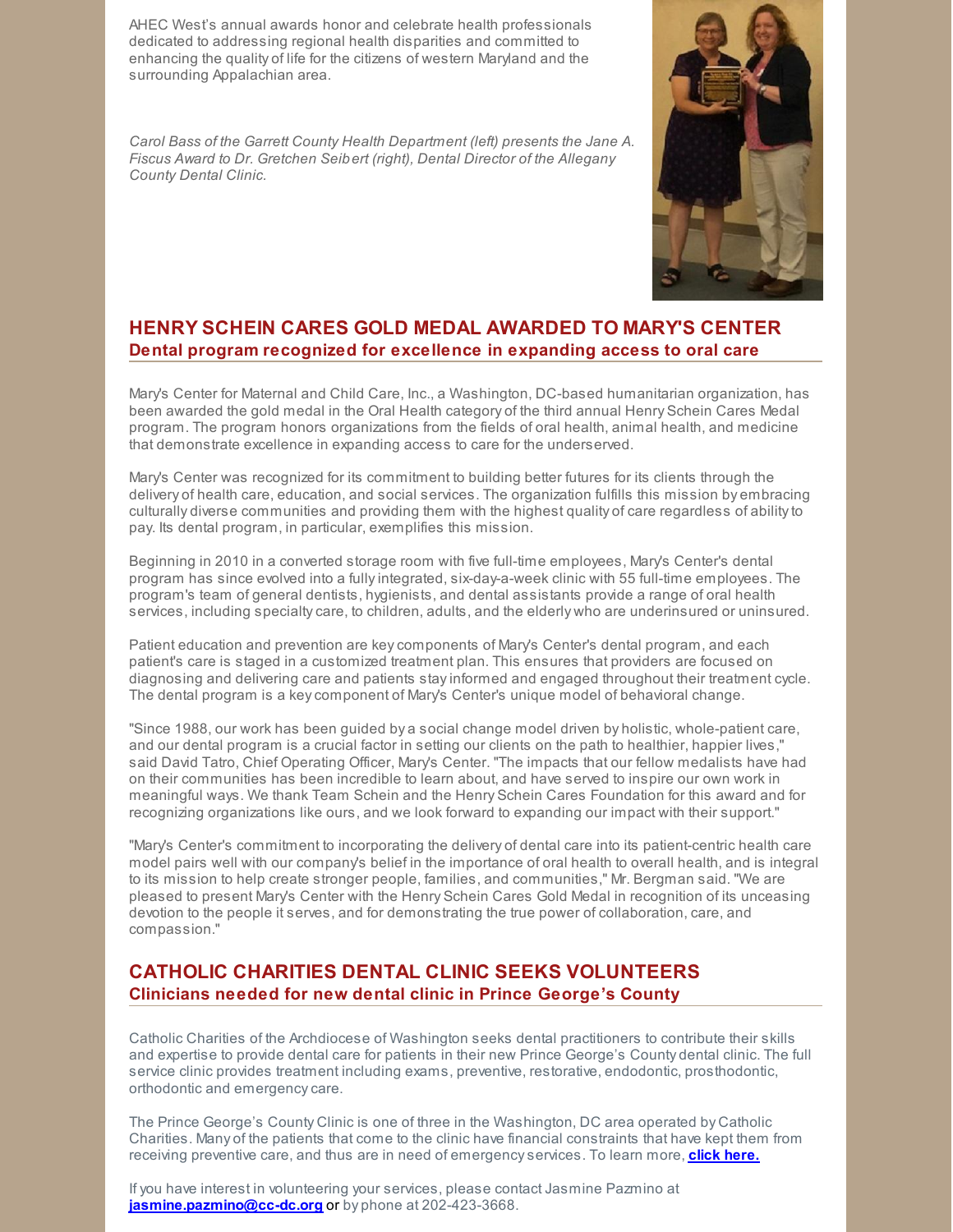# **HEALTH RIGHT CONCLUDES TWO-YEAR CHRC ORAL HEALTH GRANT Grant provided oral health education and access for adults on Medicare**

Health Right, AHEC West's newest program, successfullyconcluded a Maryland Community Health Resources Commission (CHRC) grant to provide oral health education and access to dental treatment for adults with Medicare. The grant targeted the needs of older and disabled adults experiencing dental problems but without dental benefits through their Medicare insurance.

The CHRC project funded treatment for 94 adults, with services coordinated by Health Right's Dental Case Manager in partnership with local practitioners who generously donated a portion of the treatment. As part of this project, Health Right's Community Health Worker conducted outreach to almost 2,000 people for oral health education and dissemination of information on health care resources. She also offered followup for many of those receiving treatment, with a goal of improved preventive care in the future and fewer dental emergencies resulting from delayed treatment.

Without dental coverage, many people in the earlystages of dental problems forgo seeing a dentist because they do not have the financial resources to payfor treatment. Unfortunately, these issues often progress to the point of severe pain or infection. Some people tolerate pain for years or go through multiple courses of antibiotics because theycannot afford to obtain treatment. The Health Right Dental Access Program has been a resource for the communitysince 2003, previously as an independent agency and since December 2017 as one of AHEC West's spectrum of programs addressing improved access to health care.

# **VOLUNTEERS WANTED FOR SOUTHERN MARYLAND MISSION OF MERCY Clinicians, dental and hygiene students and general volunteers needed**

The Southern Maryland Mission of Mercy, a free two-day dental clinic that provides free dental services to adults on a first come, first served basis, is seeking volunteers.

Mission of Mercy expects to treat approximately 600 patients per day. Licensed professionals are needed to provide direct patient care. Dental and hygienist students are needed to help with supply and inventory, sterilization, patient registration, and to provide chairside assistance. General volunteers are needed to monitor the patient line, check patients and volunteers in and out, provide hospitality, and provide IT support.

The Southern Maryland Mission of Mercy will be held July 26-28 at North Point High School in Waldorf. To volunteer, **click [here.](http://www.rsvpbook.com/event.php?524303)**

# "**All people deserve the basic decency of gentle, kind, necessary healthcare. In order to be fully humane, we all deserve at least that."**

**-Gretchen Siebert, DDS, MAGD, Director of Dental Health, Allegany Co. Health Dept.**

# **NEWS**

**Most American Toddlers Eat More Than The [Recommended](http://www.newsweek.com/most-american-toddlers-eat-more-recommended-sugar-intake-adults-study-shows-969501) Sugar Intake for Adults, Study Shows**

**Being Black in America Can Be [Hazardous](https://www.theatlantic.com/magazine/archive/2018/07/being-black-in-america-can-be-hazardous-to-your-health/561740/?utm_source=twb&utm_medium=email&utm_campaign=newsletter_axiosvitals&stream=top) to Your Health**

**Cavity [Country:](https://www.washingtonpost.com/news/posteverything/wp/2018/06/07/feature/rural-america-has-too-few-dentists-but-also-too-few-jobs-to-create-paying-patients/?noredirect=on&utm_term=.b82f23d4466c) Rural America Has Too Few Dentists — and Too Few Patients Who Can Pay**

**To Ensure Healthy [Communities,](https://theshriverbrief.org/to-ensure-healthy-communities-we-must-invest-in-dental-care-336afbace95d) We Must Invest in Dental Care**

**Warning Labels May Deter Sugar-Sweetened Beverage [Consumption](http://www.dentistrytoday.com/news/industrynews/item/3383-warning-labels-may-deter-sugar-sweetened-beverage-consumption)**

# **2018-2023 MARYLAND ORAL HEALTH PLAN GOALS**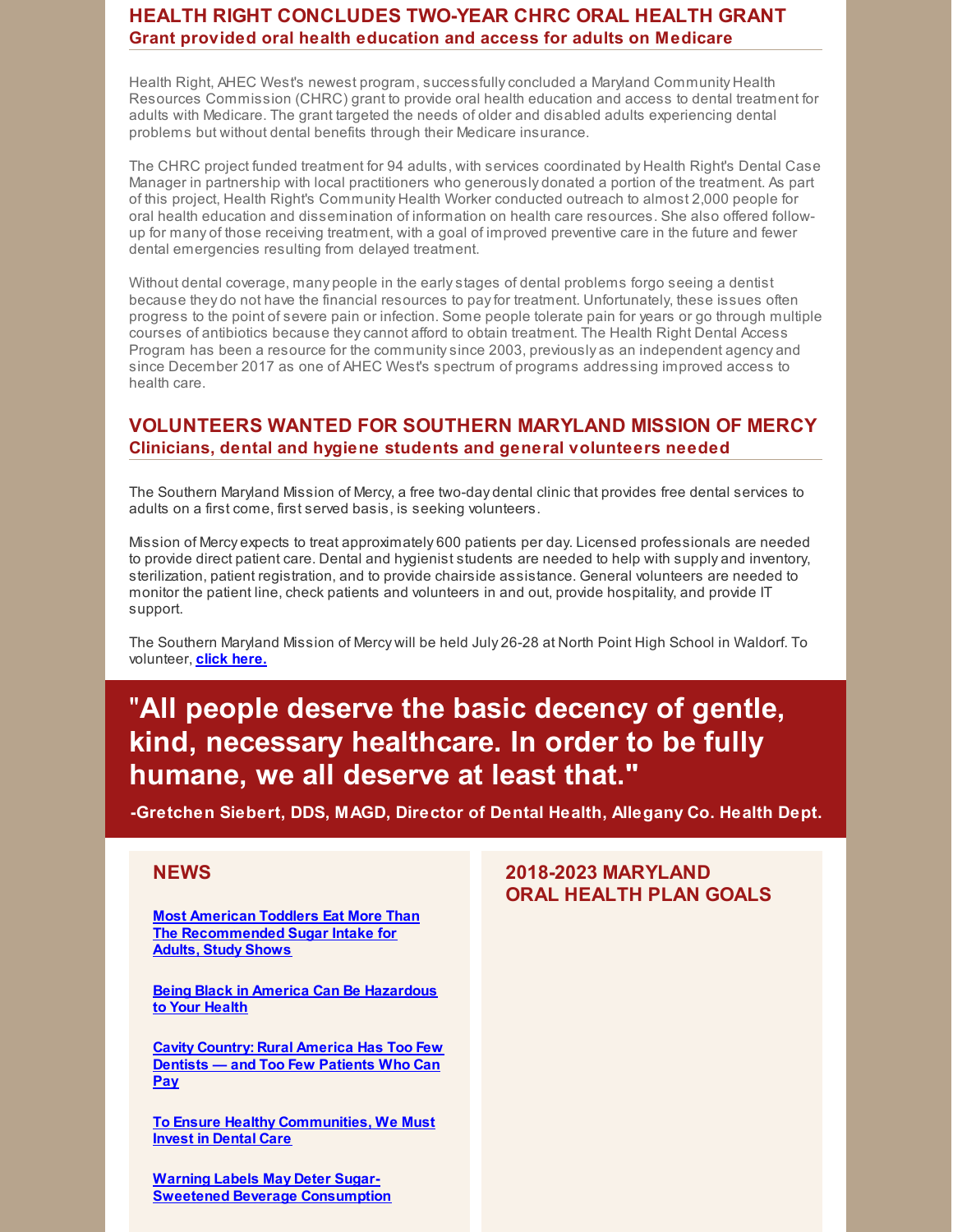**It Saves Lives. It Can Save Money. So Why Aren't We [Spending](https://www.nytimes.com/2018/05/28/upshot/it-saves-lives-it-can-save-money-so-why-arent-we-spending-more-on-public-health.html?smid=tw-upshotnyt&smtyp=cur) More on Public Health?**

**Are Social [Determinants](https://www.forbes.com/sites/sciencebiz/2018/05/29/are-social-determinants-the-missing-key-to-improving-health/#544b1e9b2267) The Missing Key To Improving Health?**

**We Can Take Care of [Children](http://thehill.com/opinion/healthcare/381771-we-can-take-care-of-children-by-taking-care-of-their-teeth?utm_campaign=2018-04-24+DEN&utm_medium=email&utm_source=Pew) by Taking Care of Their Teeth**

# **ARTICLES**

**Combatting Opioid Misuse in Tennessee and West Virginia: A [Conversation](https://www.chcs.org/combatting-opioid-misuse-in-tennessee-and-west-virginia-a-conversation-with-two-state-medicaid-directors/) with Two State Medicaid Directors**

**Be [Antibiotics](https://www.cdc.gov/grand-rounds/pp/2018/20180515-antibiotics-aware.html) Aware: Smart Use, Best Care**

**Water Fluoridation and Dental Caries in U.S. Children and [Adolescents](http://journals.sagepub.com/doi/full/10.1177/0022034518774331)**

**Promoting Oral Health Care Because of Its Possible Effect on Systemic Disease is Premature and May be [Misleading](http://files.constantcontact.com/f29af31a201/16e01afd-7eb6-4c91-8c84-2e70e1fbba2c.pdf)**

**2018 [Synopses](https://www.astdd.org/docs/synopses-summary-report-2018.pdf) of State Dental Public Health Programs**

**Summary of Infection Prevention Practices in Dental Settings: Basic [Expectations](https://www.cdc.gov/oralhealth/infectioncontrol/guidelines/index.htm) for Safe Care**

**[Americares](https://www.safetynetcenter.org/globalassets/_snc/eduresources/clinical/oral/ohp1-low_literacy-final_report_4.pdf) Oral Health Project: Integrating Low Literacy Dental Health Education into the Health Care Safety Net**

**ASTDD Fluoridation Challenge [Surveillance](https://www.astdd.org/docs/rollback-catalog-annual-report-2014-2017.pdf) Annual Reports 2014-2017**

**Healthy People 2020: [Persons](https://www.healthypeople.gov/2020/leading-health-indicators/2020-lhi-topics/Oral-Health/data#May-2018) with a Dental Visit by Family Income, 2015**

**Disparities in Oral Health by [Immigration](https://jada.ada.org/article/S0002-8177(18)30041-2/fulltext) Status in the United States**

**Do Teething Babies Need [Medicine](https://www.fda.gov/ForConsumers/ConsumerUpdates/ucm385817.htm) on Their Gums? No**

**HRSA Uniform Data System: Reporting [Instructions](https://bphc.hrsa.gov/datareporting/reporting/2018-uds-reporting-manual.pdf) for the 2018 Health Center Data**

# **EVENTS**

**National AHEC [Organization](http://nationalahec.org/conference/45/) Biennial Conference, July 8-11, 2018**

**National [Association](http://www.nacchoannual.org/) of County & City Health Officials (NACCHO) 2018 Annual Conference, July 10-12, 2018**

# **Maryland Oral Health Plan**  $2018 - 2023$



Framework to Improve the Oral Health of All **Marylanders** 

Maryland Dental<br>Action Coalition

The 2018-2023 Maryland Oral Health Plan outlines 11 oral health goals in three key areas:

### **Access to oral health care:**

- All Maryland children have comprehensive dental insurance coverage through public (Medicaid/MCHP) or private insurance.
- All Maryland adults have comprehensive dental insurance coverage through Medicaid or private insurance.
- All Maryland residents have a dental home.
- **Strengthen the oral health safety net** provider system.
- Integrate the oral health care system within the medical health care system.

### **Oral disease and injury prevention:**

- Use data to advance optimal oral health for all Marylanders.
- **Improve public awareness of oral** disease and injury prevention.
- Promote community-based oral disease and injury prevention programs.

### **Oral health literacy and education:**

- Increase understanding of the relationship between oral health and overall health, and promote good oral health practices and access to oral health care.
- **Improve collaboration between oral** health and other health and human services providers so that patients understand how to navigate the oral health care system and establish a dental home.
- Educate medical professionals and students about the importance of the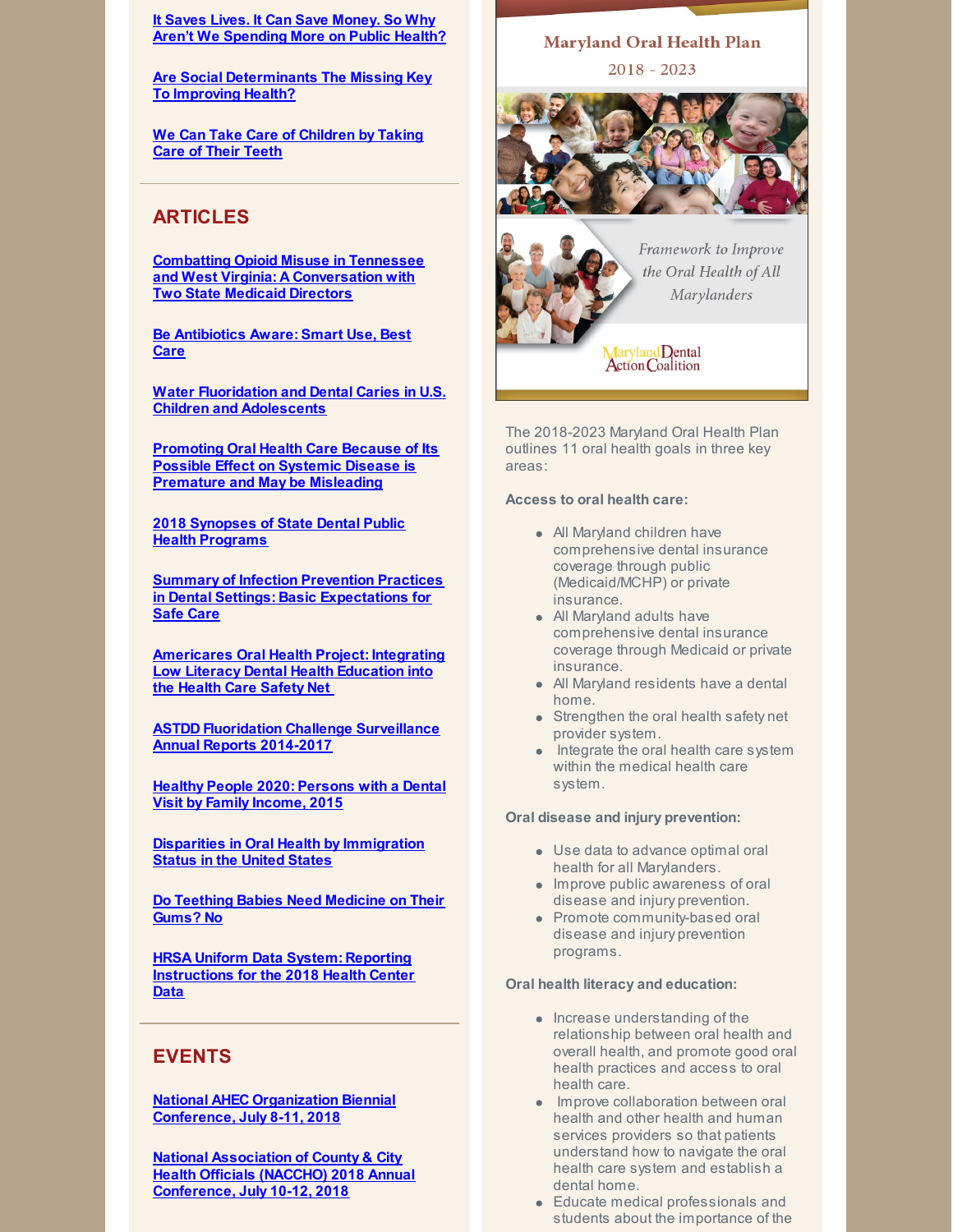**2018 Healthy Aging [Summit,](https://www.eventscribe.com/2018/ACPM-HAC/index.asp?launcher=1) July 16-17, 2018**

**Continuing Dental Education Summer [Symposium,](http://www.pcs.udel.edu/dental/) July 23-27, 2018**

**[Inter-Professional](http://www.mmsend2.com/link.cfm?r=DppuN76f-Sc2PXQqXHLyNA~~&pe=ljwLFInQZq962ckKR26RKmsOXZKVqBeVx4OjmvkECC-wYzE6TGziMZ5ZUbmPk79dJlwmE1QiPrW31yrvGeGVDQ~~&t=kX6wVv9i4zvt05IqjWZC3A~~) Collaboration in Healthcare: Adding the Oral Health Component to Successful Projects Worldwide, July 31, 2018**

**AADR Oral Health Effects of Tobacco Products: Science and [Regulatory](http://www.iadr.org/AADREffectsofTobacco) Policy, September 14, 2018**

**Public Health Law [Conference](https://www.networkforphl.org/2018_conference/phlc18/?blm_aid=21725) 2018, October 4-6, 2018**

**2018 Rural Health Conference - MD's Rural Health Roadmap: Pathways to Creating Healthier [Communities,](https://events.r20.constantcontact.com/register/eventReg?oeidk=a07efc1lwdma3550399&oseq=&c=&ch=) October 22-23, 2018**

**American Public Health [Association](https://www.apha.org/events-and-meetings/apha-calendar/2018/apha-annual-meeting-and-expo) Annual Meeting, November 10-14, 2018**

## **WEBINARS**

**A State of [Decay:](https://register.gotowebinar.com/register/5835756211250865921) A State Report on Older Adults' Oral Health, July 10, 2018**

**Meeting Webcast: The [Secretary's](https://health.gov/news/events/2018/06/meeting-webcast-the-secretarys-advisory-committee-for-healthy-people-2030-2/?source=govdelivery&utm_medium=email&utm_source=govdelivery) Advisory Committee for Healthy People 2030, July 10, 2018**

**[Implementing](https://register.gotowebinar.com/register/8188949687188101378) a Clinical Quality Evaluation System in Your Oral Health Program, July 20, 2018**

oral/systemic connection and foster collaboration between medical and dental disciplines and communities.

### **[Download](http://www.mdac.us/2018_01_14/MD_OHP_2018_0102.pdf) the plan now!**

The Maryland Oral Health Plan is financially supported bythe Maryland Department of Health.

# **WEBCASTS**

**ASTDD Dental Hygienist Liaisons Webcast: [Strategies](https://astdd.adobeconnect.com/_a933923135/pdy1noehiw4h/?proto=true) to Increase the Impact of State Dental Hygienist Liaisons**

**ASTDD: Training Health Care Professionals to Focus on the [Oral-Systemic](https://astdd.adobeconnect.com/_a933923135/pqaw2gobxnl9/?proto=true) Health of Older Adults**

**HRSA: Before You Say [Ahhhh...Integrating](https://www.youtube.com/watch?v=HGeEyyRGYpM&feature=youtu.be) Oral Health and Behavioral Health in Primary Care Settings**

**Advancing Health Equity in Local Health [Departments:](https://humanimpact.org/hipprojects/hegwebinars2017/?utm_source=April+Newsletter+Draft&utm_campaign=April+2018+Newsletter&utm_medium=email) 4-Part Webinar Series**

# **CONTINUING EDUCATION**

**HRSA: Dentistry and [Dementia](https://bhw.hrsa.gov/sites/default/files/bhw/grants/geriatrics/bhw-module-16-dentistry.pptx)**

**AHEC West: Best [Practices](http://files.constantcontact.com/81f84275201/39682b0d-aa38-4127-b464-200cb7b84a4e.pdf) in 2018**

**Tooth [Wisdom:](https://www.toothwisdomgetsmart.com/) Get Smart About Your Mouth**

**Smiles for Life: A National Oral Health [Curriculum](http://smilesforlifeoralhealth.org/buildcontent.aspx?tut=555&pagekey=62948&cbreceipt=0)**

**Mid-Atlantic Prevent Abuse and Neglect Through Dental Awareness Dental [Professional](https://www.theonlinelearningcenter.com/Catalog/Product.aspx?mid=5470) Courses**

> **Support Maryland Dental Action Coalition Inc.**

When you shop at smile.amazon.com, Amazon donates.

Go to smile.amazon.com

**amazonsmile** 

# **ORAL HEALTH RESOURCES**

# **ACCESS TO ORAL ORAL DISEASE AND**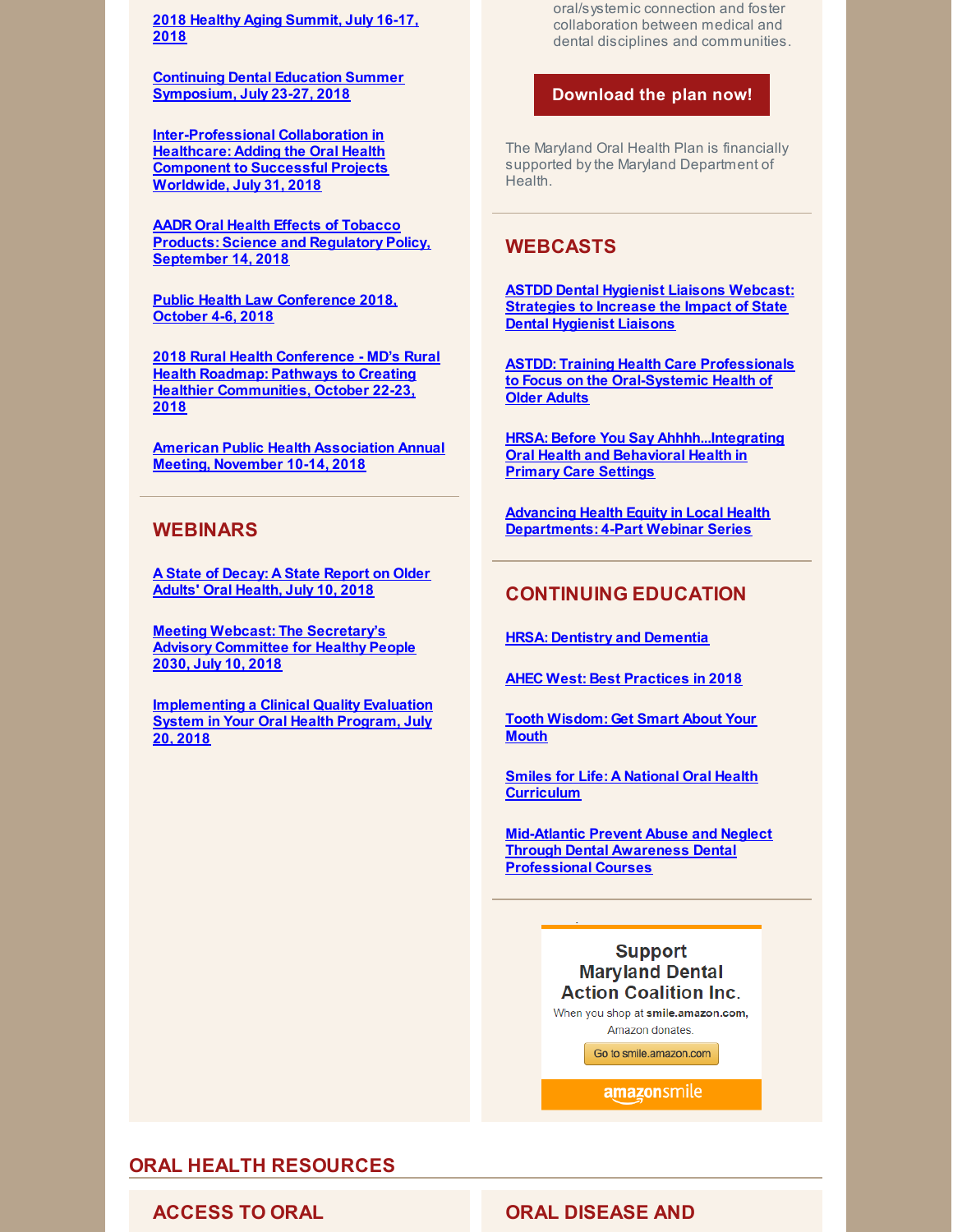# **HEALTH CARE**

### **Improving Rural Oral [Healthcare](https://www.ruralhealthweb.org/NRHA/media/Emerge_NRHA/Advocacy/Policy documents/05-11-18-NRHA-Policy-Improving-Rural-Oral-Health-Access.pdf) Access**

**Oral Health America: A State of Decay Vol. IV - Are Older Americans Coming of Age without Oral [Healthcare?](https://oralhealthamerica.org/astateofdecay/)**

**Oral Health in America: [Experiences](http://www.nasuad.org/sites/nasuad/files/NASUAD Oral Health in America.pdf) of Older Adults and Persons with Disabilities**

**ASTDD: [Improving](http://www.astdd.org/docs/improving-oral-health-access-and-services-for-older-adults.pdf) Oral Health Access and Services for Older Adults**

**AHEC West: Screening & Management of Prediabetes & [Hypertension](https://eliademy.com/catalog/catalog/product/view/sku/229adbfbf1)**

**[Disparities](https://link.springer.com/epdf/10.1186/s12903-018-0493-7?author_access_token=FL9eGPSkRp5-4scxDYp-OW_BpE1tBhCbnbw3BuzI2ROJr1IKgLr2bueRVSv2xRfqeBpf9o5t5-Ak0Bl969nzLvMfdoD35ATU3_lC2ZJgABIg8qCDQafMRbDwf-MeLMcXgQRt6is8li_9pv7VvwXk6w==) in Untreated Caries Among Children and Adults in the U.S., 2011–2014**

**A Funding Crisis for Public Health and Safety: [State-by-State](http://healthyamericans.org/assets/files/TFAH-2018-InvestInAmericaRpt-FINAL.pdf) Public Health Funding and Key Health Facts 2018**

### **Medicaid**

**A Resource Center for [Implementing](http://www.618resources.chcs.org/) CDC's 6|18 Initiative**

**HPI: Emergency [Department](https://www.ada.org/~/media/ADA/Science and Research/HPI/Files/HPIgraphic_0218_2.pdf?la=en) Visits for Dental Conditions – A Snapshot**

**Aligning Dental Payment Policies and [Periodicity](https://www.medicaid.gov/federal-policy-guidance/downloads/cib050418.pdf) Schedules in the Medicaid and CHIP Programs**

**Oral Health and [Well-Being](https://www.ada.org/~/media/ADA/Science and Research/HPI/Files/HPIgraphic_0518_1.pdf?la=en) Among Medicaid Adults by Type of Medicaid Dental Benefit**

**CDHP: Responding to the 2019 Notice of Benefit and Payment [Parameters](https://s3.amazonaws.com/cdhp/Dental+Coverage/CDHP+Resource+for+Advocates_Responding+to+the+2019+Notice+of+Benefit+and+Payment+Parameters_final052118.pdf)**

**Families USA Waiver [Strategy](http://familiesusa.org/state-waiver-resource-and-tracking-center) Center**

**[Strengthening](https://www.chcs.org/media/Strengthening-LTSS-Toolkit_120717.pdf) Medicaid Long-Term Services and Supports in an Evolving Policy Environment: A Toolkit for States**

**CHCS: [Medicaid](https://www.chcs.org/media/Adult-Oral-Health-Fact-Sheet_011618.pdf) Adult Dental Benefits: An Overview**

### **Medicare**

**Dental Care And Medicare [Beneficiaries:](https://www.healthaffairs.org/doi/abs/10.1377/hlthaff.2016.0829) Access Gaps, Cost Burdens, And Policy Options**

**Families USA: [America's](http://familiesusa.org/sites/default/files/OH_Medicare-Oral-Health-Coverage_Factsheet.pdf) Seniors Need Medicare Oral Health Coverage**

**Families USA: Medicare Should Pay for Oral Health Care That Is [Necessary](http://familiesusa.org/blog/2017/08/medicare-should-pay-oral-health-care-necessary-manage-serious-illnesses) to Manage Serious Illnesses**

## **INJURY PREVENTION**

**Alcohol Screening and Brief [Intervention](https://www.cdc.gov/drugoverdose/pdf/prescribing/AlcoholToolFactSheet-508.pdf) for People Who Consume Alcohol and Use Opioids**

**Community Water Fluoridation [Communications](https://www.naccho.org/programs/community-health/community-water-fluoridation) Toolkit**

**School Oral Health: An [Organizational](http://www.sbh4all.org/wp-content/uploads/2018/04/DQF_WP_SchoolOralHealth_F.pdf) Framework to Improve Outcomes for Children and Adolescents**

**Confronting the Consent [Conundrum:](http://www.sbh4all.org/wp-content/uploads/2018/04/DQF_WP_ConsentConundrum_F.pdf) Lessons from a School Oral Health Learning Community**

**Giving First Aid for Your Child's Oral [Injuries](https://eclkc.ohs.acf.hhs.gov/sites/default/files/pdf/oral-first-aid.pdf?utm_medium=email&utm_campaign=ECHW BUOH May Disaster Preparedness and Oral Health -Eblast&utm_content=ECHW BUOH May Disaster Preparedness and Oral Health -Eblast+Preview+CID_b49a7a05450ad20842090a9dea77f998&utm_source=CM Eblast&utm_term=Instructions on how to assess and provide first aid to oral injuries&utm_medium=email&utm_campaign=ECHW BUOH May Disaster Preparedness and Oral Health -Eblast&utm_content=ECHW BUOH May Disaster Preparedness and Oral Health -Eblast+CID_b49a7a05450ad20842090a9dea77f998&utm_source=CM Eblast&utm_term=Instructions on how to assess and provide first aid to oral injuries)**

**Centers for Disease Control and [Prevention](https://www.cdc.gov/oralhealthdata/index.html) Oral Health Data Portal**

**The Facts on [E-Cigarette](https://e-cigarettes.surgeongeneral.gov/) Use Among Youth and [Young](https://e-cigarettes.surgeongeneral.gov/) Adults**

**Treating Tobacco Use in [Maryland:](http://www.helppatientsquitmd.org/) Tools for Helping Your Patients Quit**

**Maryland [Department](https://phpa.health.maryland.gov/cancer/Pages/HPV.aspx) of Health HPV Toolkit**

**Guidelines for [Prescribing](https://www.cdc.gov/drugoverdose/pdf/guidelines_factsheet-a.pdf) Opioids for Chronic Pain**

**ACP Fact [Sheet:](https://www.acponline.org/system/files/documents/practice-resources/patient-resources/oral-health-and-older-adults.pdf) Oral Health and Older Adults**

**Drink Up! [Fluoridated](http://jada.ada.org/article/S0002-8177(15)00664-9/pdf) Water Helps Fight Decay**

# **ORAL HEALTH LITERACY AND EDUCATION**

**ASTDD Perinatal Oral Health [Committee](https://www.astdd.org/perinatal-oral-health-committee/) Webpage**

**[Success](http://mnchwalliance.org/wp-content/uploads/2012/12/Oral_Health_Road_Map_FINAL.pdf) with CHWs: Oral Health Road Map**

**ASTDD: Oral Health Educational Resources for Home Visitors and Families: [Environmental](http://www.astdd.org/docs/home-visiting-environmental-scan-2018.pdf) Scan**

**Oral Health Care During [Pregnancy:](https://phpa.health.maryland.gov/oralhealth/Pages/Oral_Health_and_Pregnancy.aspx) Practice Guidance for Maryland's Prenatal and Dental Providers**

**[Understanding](http://www.worldoralhealthday.org/sites/default/files/assets/2018_WOHD-brochure-EN.pdf) the Mouth and Body Connection: How Your Oral Health Affects Your General Health**

**[Promoting](https://www.mchoralhealth.org/PDFs/resguideyoungchildren.pdf) Oral Health in Young Children: A Resource Guide**